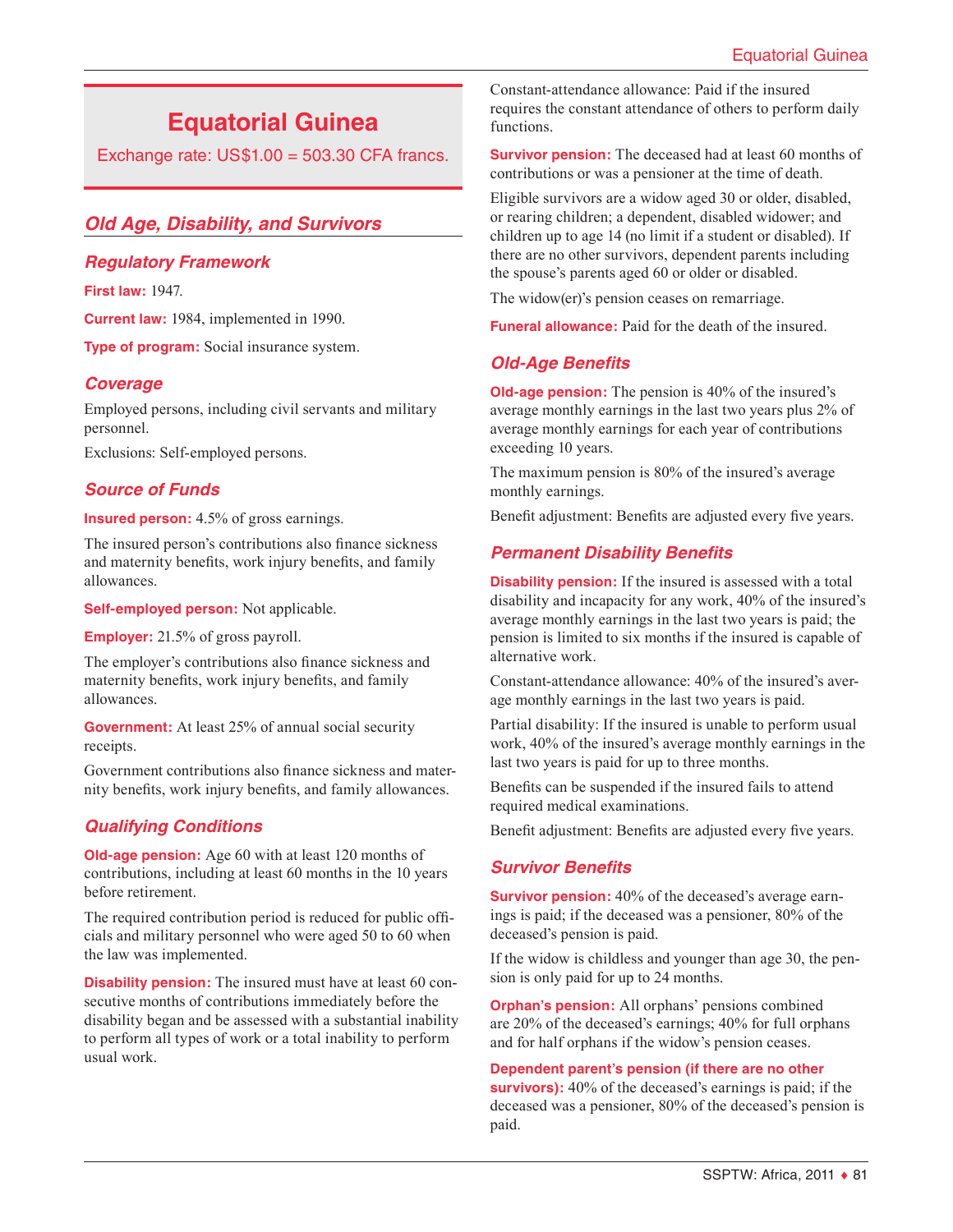# Equatorial Guinea

Benefit adjustment: Benefits are adjusted every five years.

**Funeral grant:** Two months of the deceased's earnings is paid.

# *Administrative Organization*

Ministry of Labor and Social Security provides supervision.

Social Security Institute administers the program.

# *Sickness and Maternity*

# *Regulatory Framework*

**First law:** 1947.

**Current law:** 1984, implemented in 1990.

**Type of program:** Social insurance system.

### *Coverage*

Employed persons, including civil servants and military personnel; the insured's family members; pensioners; and persons with disabilities.

Exclusions: Self-employed persons.

# *Source of Funds*

**Insured person:** See source of funds under Old Age, Disability, and Survivors.

**Self-employed person:** Not applicable.

**Employer:** See source of funds under Old Age, Disability, and Survivors.

**Government:** See source of funds under Old Age, Disability, and Survivors.

### *Qualifying Conditions*

**Cash sickness and maternity benefits:** The insured must have contributed for the last 12 months.

**Medical benefits:** There is no minimum qualifying period.

### *Sickness and Maternity Benefits*

**Sickness benefit:** 50% of the insured's daily wage is paid after a three-day waiting period for up to 26 weeks; may be extended under certain conditions.

**Maternity benefit:** 75% of the insured's daily wage is paid for six weeks before and six weeks after the expected date of childbirth.

A lump sum of two months of wages is paid if the insured does not meet the qualifying condition for the maternity benefit.

# *Workers' Medical Benefits*

Benefits include medical care for up to 26 weeks, according to a schedule in law.

Cost sharing: The insured pays 25% of the cost of medical care and 50% of the cost of medicine; medicine during hospitalization, pregnancy, and the postnatal period are free.

# *Dependents' Medical Benefits*

Medical benefits for dependents are the same as those for the insured.

# *Administrative Organization*

Ministry of Labor and Social Security provides supervision.

Social Security Institute administers the program.

# *Work Injury*

#### *Regulatory Framework*

**First law:** 1947.

**Current law:** 1984, implemented in 1990.

**Type of program:** Social insurance system.

### *Coverage*

Employed persons, including civil servants and military personnel.

Exclusions: Self-employed persons.

### *Source of Funds*

**Insured person:** See source of funds under Old Age, Disability, and Survivors.

**Self-employed person:** Not applicable.

**Employer:** See source of funds under Old Age, Disability, and Survivors.

**Government:** See source of funds under Old Age, Disability, and Survivors.

# *Qualifying Conditions*

**Work injury benefits:** There is no minimum qualifying period.

# *Temporary Disability Benefits*

50% of the insured's daily wage is paid after a three-day waiting period for up to 26 weeks; may be extended under certain conditions.

### *Permanent Disability Benefits*

**Permanent disability pension:** If the insured is assessed with a total disability and incapacity for any work, 50%